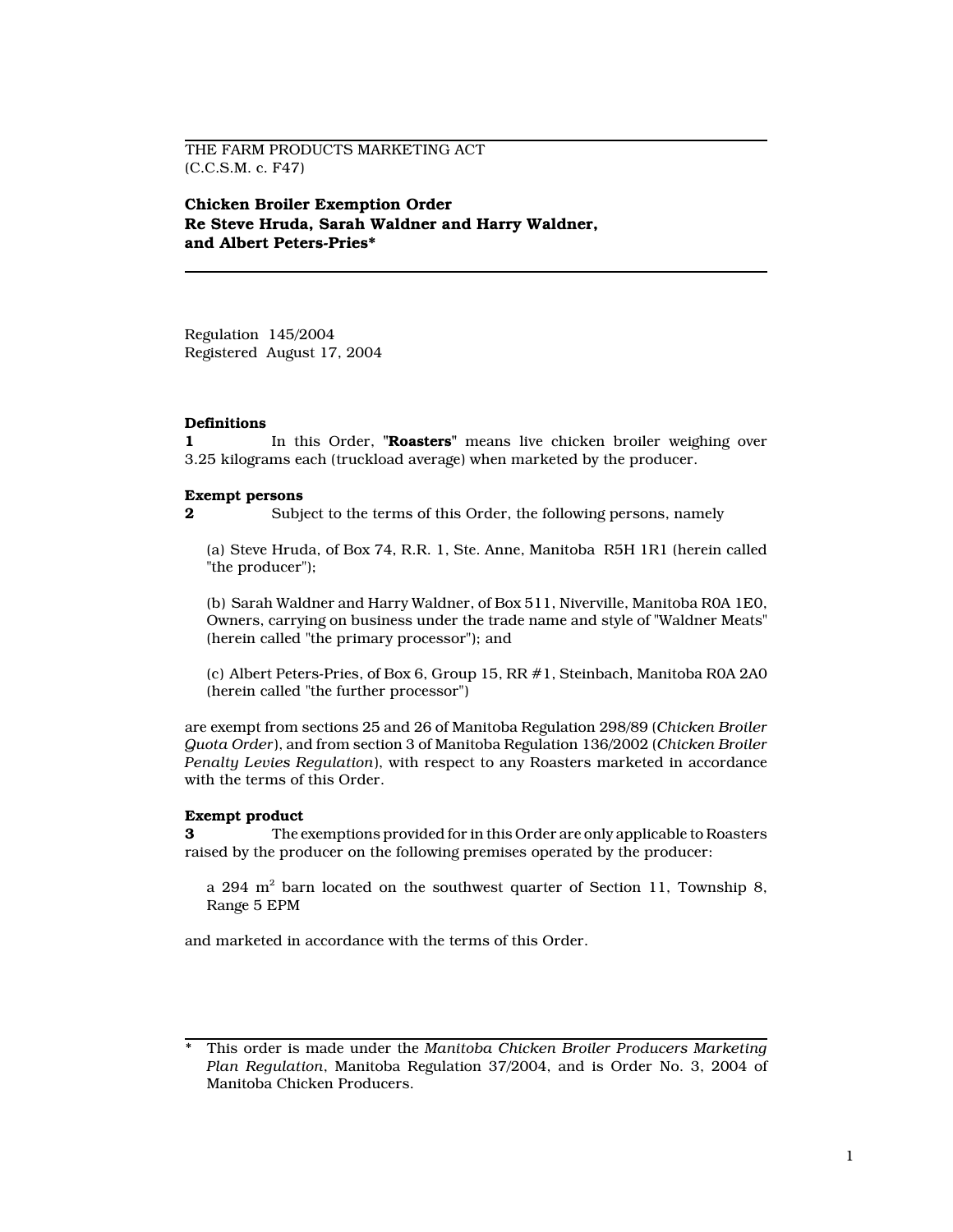### Conditions re marketing

4 This Order is subject to the following conditions:

(a) that the combined marketings of Roasters by the producer to the primary processor and the further processor in any calendar month do not exceed in aggregate 835 Roasters weighing in aggregate not less than 3,130 kilograms live weight unless prior written permission from the Board is granted to market additional Roasters in that calendar month;

(b) that all such Roasters are delivered by the producer to the primary processor at the primary processor's plant located on NW 31-7-4 EPM;

(c) that all such Roasters are killed and eviscerated by the primary processor at the primary processor's plant located on NW 31-7-4 EPM immediately upon receipt from the producer;

(d) that all Roasters acquired by the primary processor are delivered to the further processor at NW 3-8-6 EPM by the primary processor as agent for the producer;

(e) that all such Roasters are processed in accordance with the terms of this Order.

#### Conditions re processing

5 This Order is subject to the following additional conditions:

(a) that the primary processor processes all Roasters delivered to the primary processor by the producer and ensures that all such Roasters are immediately slaughtered and health inspected;

(b) that the further processor market all Roasters acquired by the further processor as having been slaughtered and health inspected.

#### Conditions re compliance

6 This Order is subject to the condition that the producer, the primary processor, and the further processor each comply with Manitoba Regulation 32/96 (Chicken Broiler Information Order), Manitoba Regulation 238/94 (Chicken Broiler Administration Fee Regulation), and all Price Orders of the Board with respect to the marketing of all chicken broilers by the producer to the processor.

### Cancellation

7 If the producer, the primary processor, or the further processor fails to comply with any order, regulation, or written directive of the Board, or any condition of this Order, the exemption provided in section 2 hereof shall, upon motion of the Board to such effect, terminate.

#### Non-transferability

8 The exemptions provided in this Order are non-transferable.